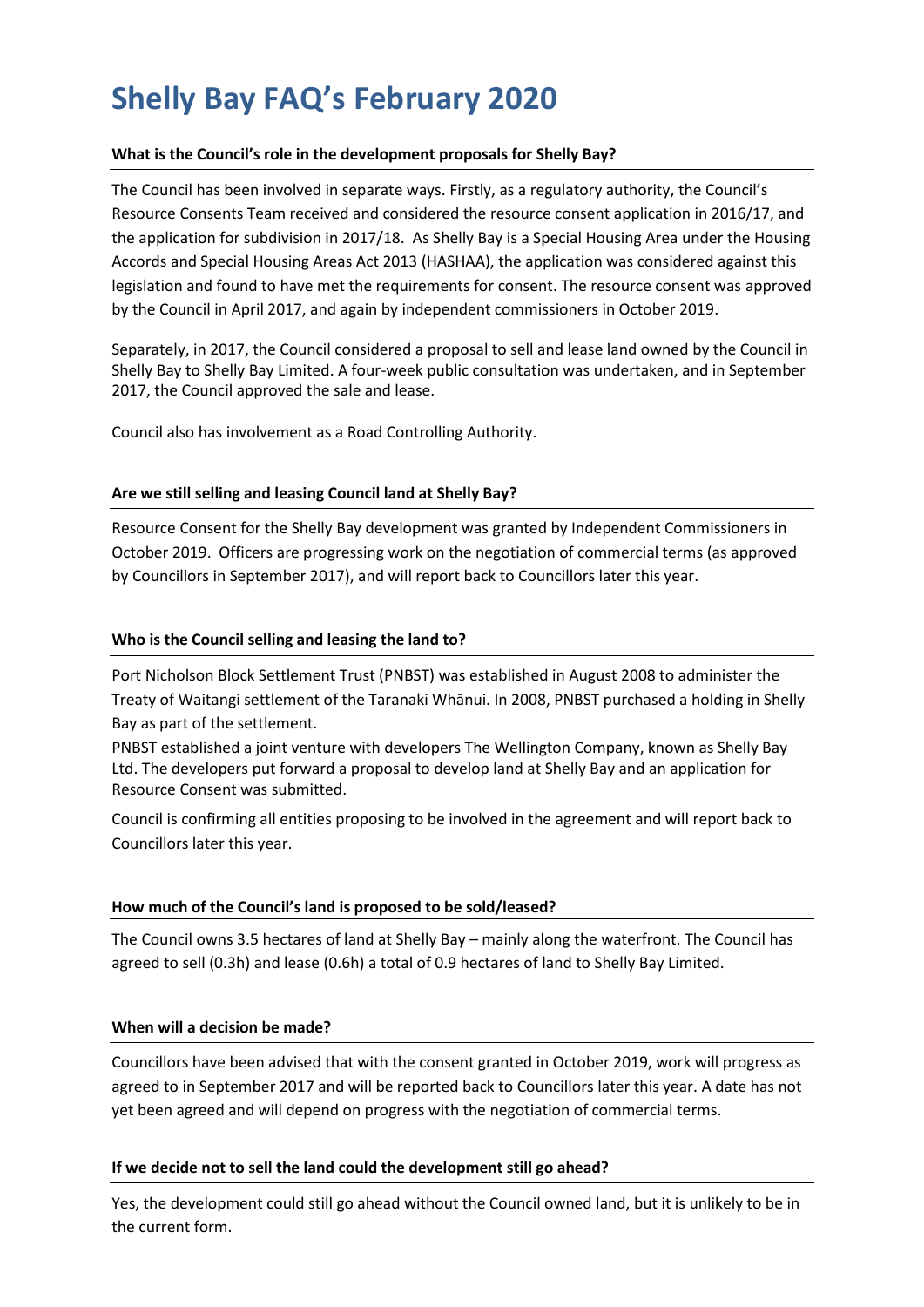# **What would the Council do with the land and deferred maintenance if the sale doesn't go through?**

Options for this work will need to be assessed further. This is part of the work Council officers are undertaking.

## **What is the Council's involvement in the Mau Whenua court case?**

We are not party to any proceedings relating to the sale of land by Port Nicholson Block Settlement Trust at Shelly Bay. This is a private matter which is separate to the sale and lease of Council's land.

## **What is the status of the Shelly Bay Review?**

At this time, the proposed review of the Shelly Bay process remains tabled as per the meeting of 22 August 2019: [https://wellington.govt.nz/~/media/your-council/meetings/committees/city-strategy](https://wellington.govt.nz/~/media/your-council/meetings/committees/city-strategy-committee/2019/08/csc-minutes-22-aug-2019---with-attachments.pdf)[committee/2019/08/csc-minutes-22-aug-2019---with-attachments.pdf](https://wellington.govt.nz/~/media/your-council/meetings/committees/city-strategy-committee/2019/08/csc-minutes-22-aug-2019---with-attachments.pdf)

## **What is happening to the Shelly Bay Road?**

Councillors have been advised that with the consent decision granted in October 2019, work will progress as agreed to in September 2017 and will be reported back to Councillors later this year. This includes investigating any upgrade of Shelly Bay Road beyond a level required by the developer's resource consent.

#### **What is the road width specified for the proposed Shelly Bay development? How is this set?**

The proposed road width is 6m with a 1-1.5m shared walking/cycleway. It is set based on the Transportation Assessment Report included as part of the resource consent application and considered by the independent commissioners.

#### **What precautions would be in place to manage the risk of sea level rise?**

It is a condition of the Resource Consent that any new buildings constructed on an allotment must have the following minimum floor levels:

- A. Reduced Level 3.05m (WCC New City Datum) for any new non-habitable building;
- B. Reduced Level 3.60m (WCC New City Datum) for any new habitable building.

The independent commissioners were satisfied that the design minimum floor levels provide an appropriate means of protecting the properties from inundation, with a suitable allowance for possible future sea level rise.

#### **What is the plan for the wharves and sea walls?**

This will be part of the negotiation of commercial terms with the developer. Further work in line with the 2017 Council resolutions will be undertaken to understand any upgrades required, what responsibilities the Council may have and ownership of the wharves.